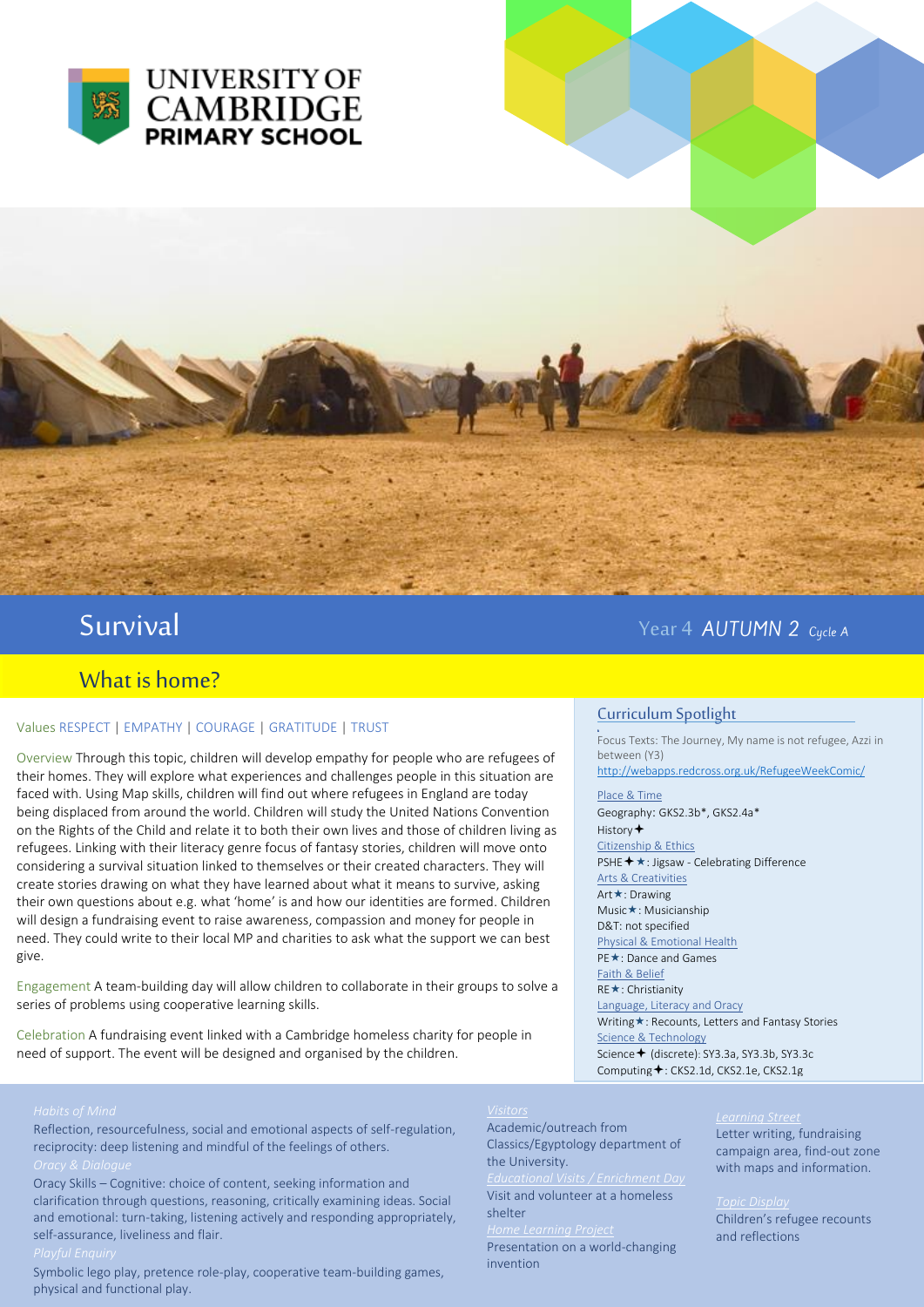

Topic Title: Survival **Enquiry Question: What is home?** 

Focus Texts: The Dragonsitter, The Journey

| Subject                    |              | <b>Learning Journey</b>                                                                                                                                                                               |                                                                                                      |                                                                                                                                                            |                                                                                                         |                                                                                                                                                                                                                            |                                                                                                    |                                                |  |  |
|----------------------------|--------------|-------------------------------------------------------------------------------------------------------------------------------------------------------------------------------------------------------|------------------------------------------------------------------------------------------------------|------------------------------------------------------------------------------------------------------------------------------------------------------------|---------------------------------------------------------------------------------------------------------|----------------------------------------------------------------------------------------------------------------------------------------------------------------------------------------------------------------------------|----------------------------------------------------------------------------------------------------|------------------------------------------------|--|--|
|                            |              | Week 1                                                                                                                                                                                                | Week 2                                                                                               | Week 3                                                                                                                                                     | Week 4                                                                                                  | Week 5                                                                                                                                                                                                                     | Week 6                                                                                             | Week 7                                         |  |  |
| Arts &<br>Creativities     | Art          | $\star$                                                                                                                                                                                               | $\star$                                                                                              | $\star$                                                                                                                                                    | $\star$                                                                                                 | $\star$                                                                                                                                                                                                                    | $\star$                                                                                            | $\star$                                        |  |  |
|                            | Music        | $\star$                                                                                                                                                                                               | $\star$                                                                                              | $\star$                                                                                                                                                    | $\star$                                                                                                 | $\star$                                                                                                                                                                                                                    | $\star$                                                                                            | $\star$                                        |  |  |
|                            |              | MSKS1.1c Listen with concentration and understanding to a range of high quality live and recorded music.                                                                                              |                                                                                                      |                                                                                                                                                            |                                                                                                         |                                                                                                                                                                                                                            |                                                                                                    |                                                |  |  |
| Language, Literacy & Oracy | Key texts    | The Dragonsitter (Josh Lacey)                                                                                                                                                                         |                                                                                                      | Diary of a Wombat                                                                                                                                          | The journey<br>+ Range of newspaper reports 9TV clips, internet, newspapers                             |                                                                                                                                                                                                                            |                                                                                                    |                                                |  |  |
|                            | Writing      | Recounts                                                                                                                                                                                              |                                                                                                      | Sentence Level                                                                                                                                             | Newspaper reports                                                                                       |                                                                                                                                                                                                                            | <b>Fantasy Stories</b>                                                                             |                                                |  |  |
|                            | Spelling     | The suffix -ation.                                                                                                                                                                                    | Adding suffixes<br>beginning with vowel<br>letters to words of more<br>than one syllable.            | Words with endings<br>sounding like /3a/ or<br>/tʃə/.                                                                                                      | Endings which sound like<br>$/3an/$ .                                                                   | Words with the /s/ sound<br>spelt sc (Latin in origin)                                                                                                                                                                     | The suffix-ous.                                                                                    | Endings which sound like<br>/ʃən/, spelt -tion |  |  |
|                            | Grammar      | Apostrophes for<br>possession                                                                                                                                                                         | Possessive pronoun                                                                                   | Commands and<br>questions                                                                                                                                  | Based on assessment                                                                                     | Expanded noun phrases                                                                                                                                                                                                      | Direct speech                                                                                      |                                                |  |  |
|                            | MFL (French) | Introductions                                                                                                                                                                                         | Greetings                                                                                            | Names                                                                                                                                                      | Family                                                                                                  | Number                                                                                                                                                                                                                     | Ages                                                                                               | Review                                         |  |  |
| Mathematics                | Maths        | Column addition and<br>subtractions                                                                                                                                                                   | Getting to know the<br>thousands                                                                     | Getting to know the<br>tenths                                                                                                                              | Getting to know the<br>hundredths                                                                       | Measurement: Money                                                                                                                                                                                                         | Geometry: Shape                                                                                    | Geometry: Shape                                |  |  |
| Science & Technology       | Computing    | CKS2.1g Use technology<br>safely, respectfully and<br>responsibly; recognise<br>acceptable/unacceptable<br>behaviour; identify a<br>range of ways to report<br>concerns about content<br>and contact. |                                                                                                      | CKS2.1e, Use search<br>technologies effectively.<br>Appreciate how search<br>results are ranked, and<br>be discerning in<br>evaluating digital<br>content. |                                                                                                         | CKS2.1d, Understand<br>computer networks including<br>the internet; how they can<br>provide multiple services such<br>as the world wide web and<br>the opportunities they offer<br>for communication and<br>collaboration. |                                                                                                    |                                                |  |  |
|                            | Science      |                                                                                                                                                                                                       | SY4.3a, Identify how<br>sounds are made,<br>associating some of<br>them with something<br>vibrating. | SY4.3b Recognise that<br>vibrations from sounds<br>travel through a<br>medium to the ear.                                                                  | SY4.3c Find patterns<br>between the pitch of a<br>sound and features of the<br>object that produced it. | SY4.3d Find patterns between<br>the volume of a sound and<br>the strength of the vibrations<br>that produced it.                                                                                                           | SY4.3e Recognise that<br>sounds get fainter as the<br>distance from the sound<br>source increases. |                                                |  |  |
|                            |              |                                                                                                                                                                                                       |                                                                                                      |                                                                                                                                                            |                                                                                                         |                                                                                                                                                                                                                            |                                                                                                    |                                                |  |  |
| Place &<br>Time            | Geography    | GKS2.4a Use maps,<br>atlases, globes and<br>digital/computer<br>mapping to locate<br>countries and describe<br>features studied                                                                       |                                                                                                      | GKS2.3b Human<br>geography, including;<br>types of settlement and<br>land use, economic<br>activity including the<br>distribution of natural               |                                                                                                         |                                                                                                                                                                                                                            |                                                                                                    |                                                |  |  |